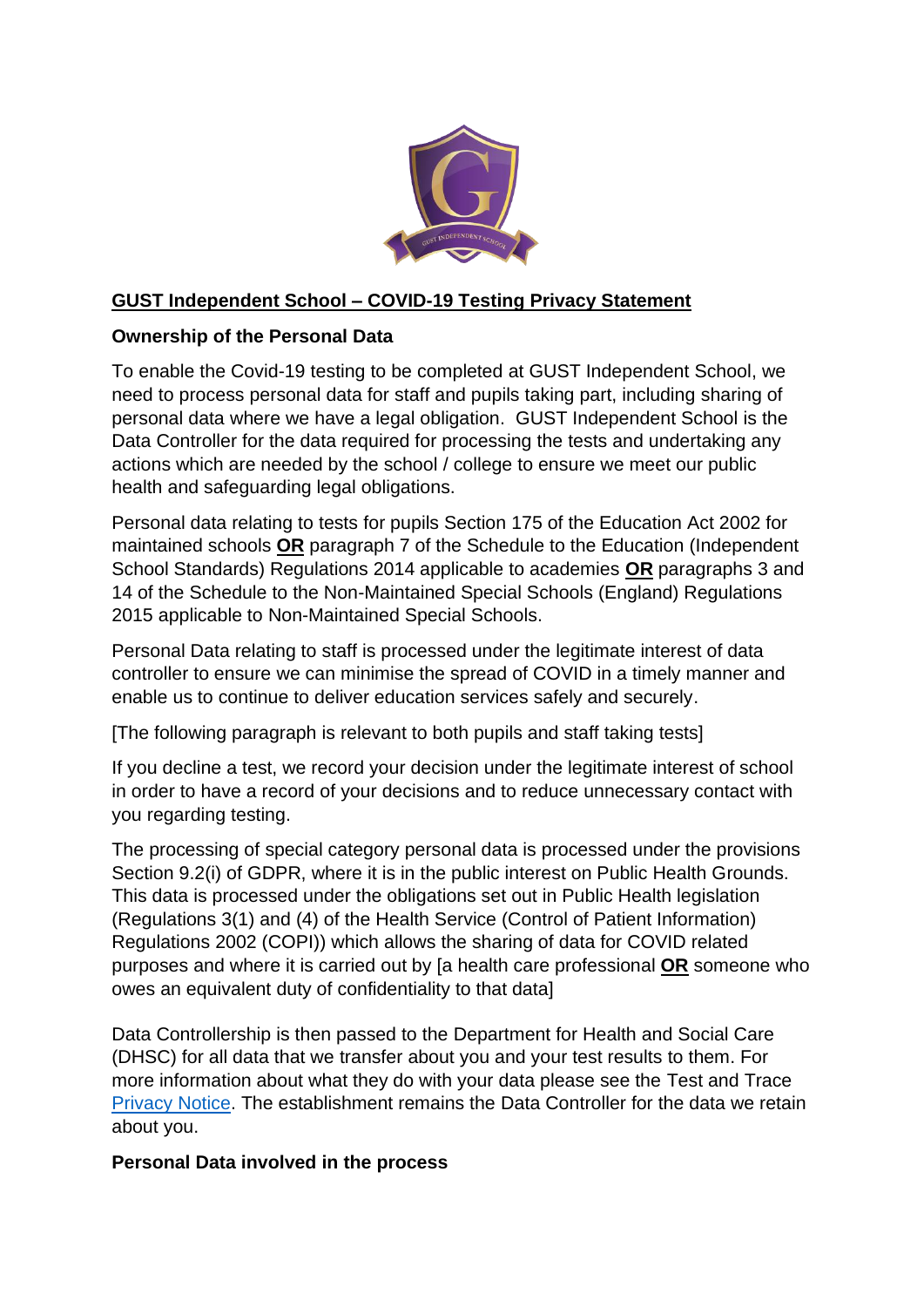We use the following information to help us manage and process the tests:

- Name
- Date of birth (and year group)
- Gender
- Ethnicity
- Home postcode
- Email address
- Mobile number
- Unique barcode assigned to each individual test and which will become the primary reference number for the tests
- Test result
- Parent/guardians contact details (if required)

We will only use information that is collected directly from you specifically for the purpose of the tests, even if you have previously provided us with this information.

## **How we store your personal information**

The information will only be stored securely on local spreadsheets in school/college whilst it is needed. It will also be entered directly onto DHSC digital services for the NHS Test and Trace purposes. Schools/colleges will not have access to the information on the digital service once it has been entered.

# **Processing of Personal Data Relating to Positive test results**

The member of staff, pupil, student or parent (depending on contact details provided) will be informed of the result by the school/college and advised how to book a confirmatory test.

We will use this information to enact their own COVID isolation processes without telling anyone who it is that has received the positive test.

The information will be transferred to DHSC, who will share this with the NHS, GPs. PHE and the Local Government will use this information for wider test and trace activities as well as statistical and research purposes.

This information is processed and shared under obligations set out in Public Health legislation under Regulations 3(1) and (4) of the Health Service (Control of Patient Information) Regulations 2002 (COPI) which allows the sharing of data for COVID related purposes.

This information will be kept by the school/college for up to 14 days and by the NHS for 8 years.

# **Processing of Personal Data Relating to Negative test results**

We will record a negative result and the information transferred to DHSC, NHS. PHE and the Local Government who will use the information for statistical and research purposes.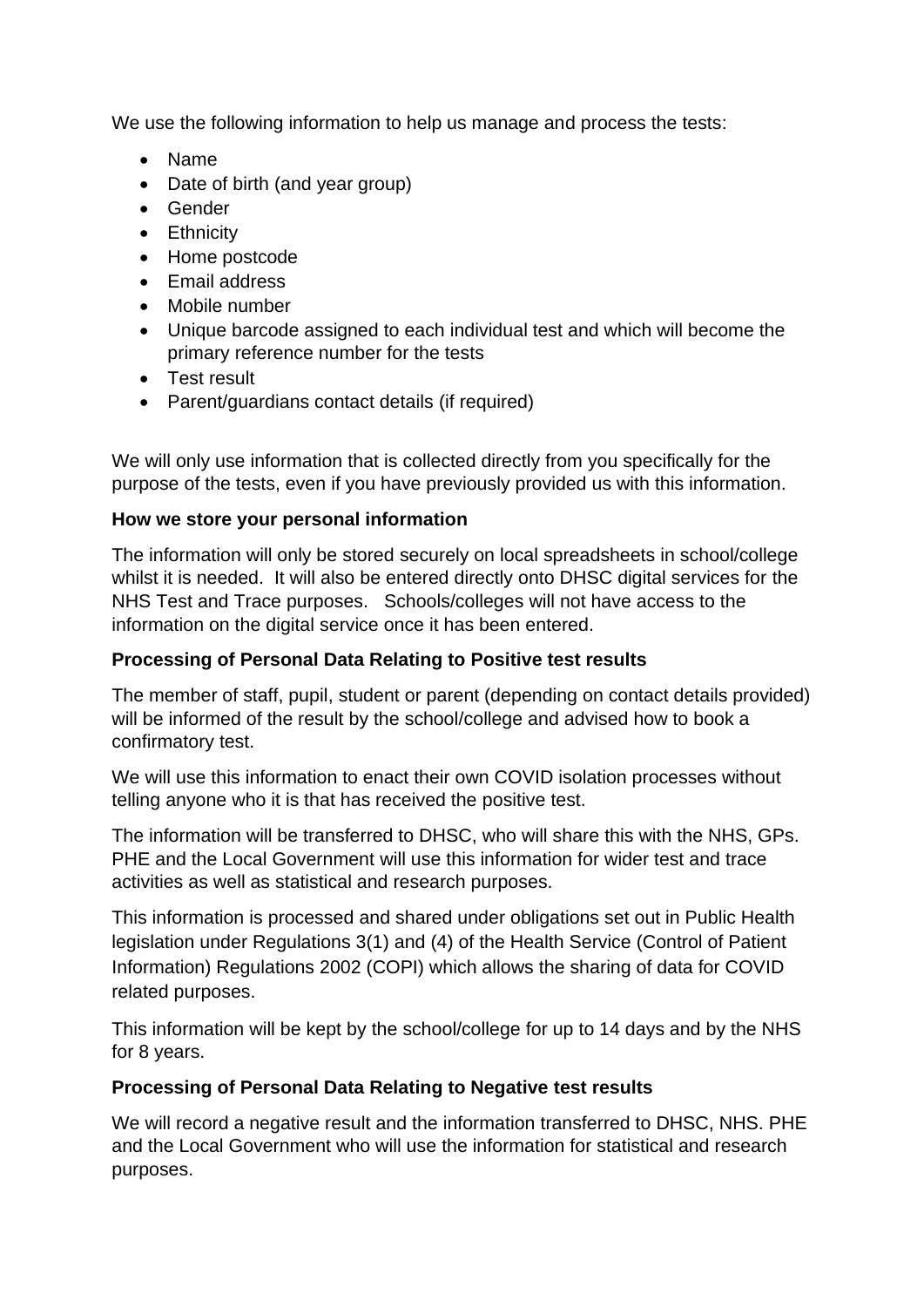This information is processed and shared under obligations set out in Public Health legislation under Regulations 3(1) and (4) of the Health Service (Control of Patient Information) Regulations 2002 (COPI) which allows the sharing of data for COVID related purposes.

This information will be kept by the school/college for up to 14 days and by the NHS for 8 years.

## **Processing of Personal Data relating to declining a test**

We will record that you have declined to participate in a test and this information will not be shared with anyone.

### **Data Sharing Partners**

The personal data associated with test results will be shared with

- DHSC, NHS, PHE to ensure that they can undertake the necessary Test and Trace activities and to conduct research and compile statistic about Coronavirus.
- Your GP to maintain your medical records and to offer support and guidance as necessary
- Local Government to undertake local public health duties and to record and analyse local spreads.

## **Your Rights**

Under data protection law, you have rights including:

**Your right of access** - You have the right to ask us for copies of your personal information.

**Your right to rectification** - You have the right to ask us to rectify personal information you think is inaccurate. You also have the right to ask us to complete information you think is incomplete.

**Your right to erasure** - You have the right to ask us to erase your personal information in certain circumstances.

**Your right to restriction of processing** - You have the right to ask us to restrict the processing of your personal information in certain circumstances.

**Your right to object to processing** - You have the the right to object to the processing of your personal information in certain circumstances.

**Your right to data portability** - You have the right to ask that we transfer the personal information you gave us to another organisation, or to you, in certain circumstances.

You are not required to pay any charge for exercising your rights. If you make a request, we have one month to respond to you.

Please contact us at [info@gustschool.com](mailto:info@gustschool.com) if you wish to make a request.